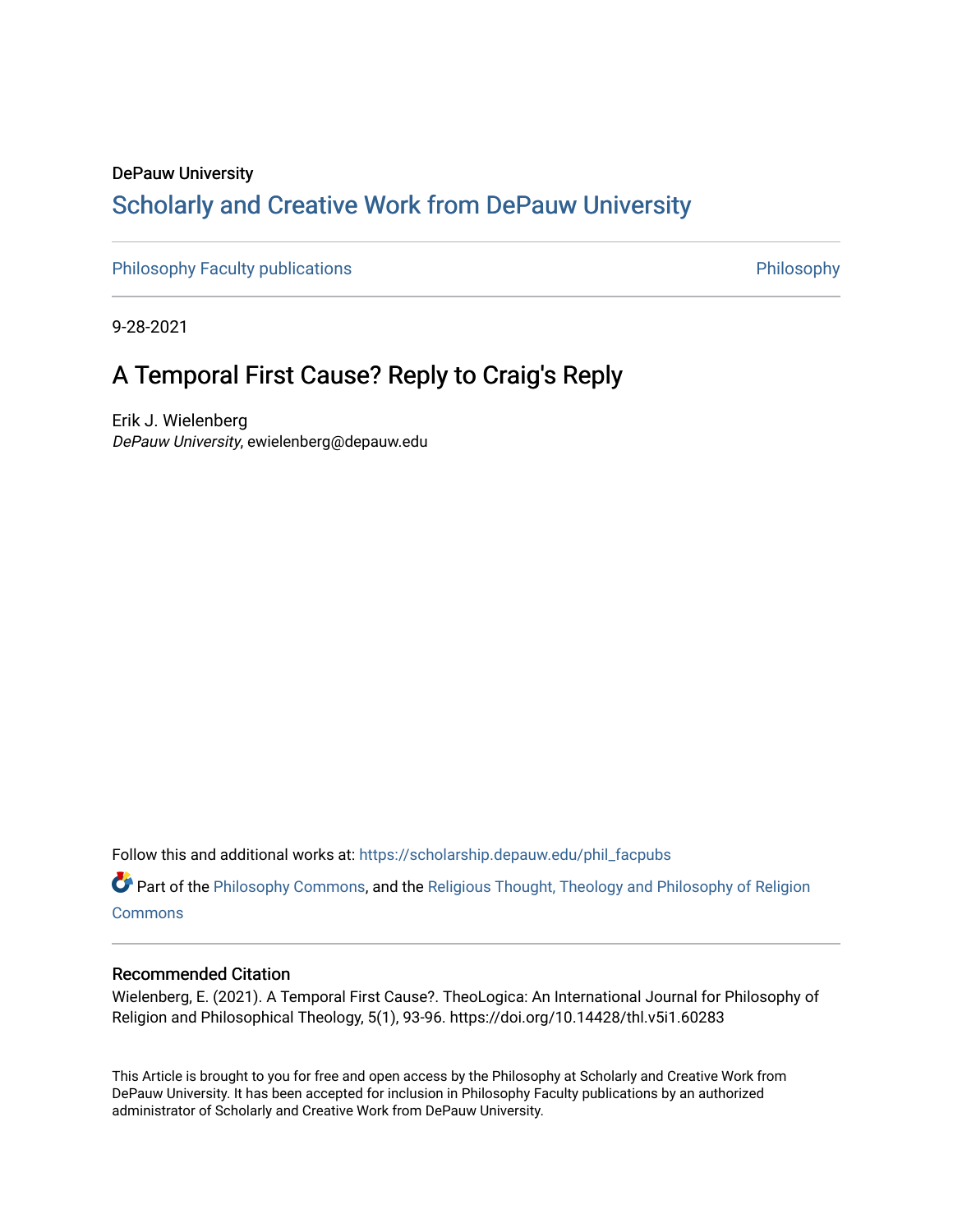2021 TheoLogica *An International Journal for Philosophy of Religion and Philosophical Theology* **S. I. THEOLOGICAL EXPLORATIONS IN TIME AND SPACE** DOI: <https://doi.org/10.14428/thl.v5i1.60283>

# **A Temporal First Cause? A Reply to Craig's Reply**

ERIK J. WIELENBERG *DePauw University* [ewielenberg@depauw.edu](mailto:ewielenberg@depauw.edu)

> **Abstract:** In a recent paper in this journal, I argued that William Craig's theistic account of the origin of the universe implies that at the first moment of time, t1, God is both timeless and temporal, a contradiction (Wielenberg 2021). Craig responded to that argument; I here reply to Craig's response.

> **Keywords:** Timeless God, Kalam, Cosmological argument, William Craig, Agent causation

In a recent paper in this journal, I argued that William Craig's theistic account of the origin of the universe implies that at the first moment of time, t1, God is both timeless and temporal, a contradiction (Wielenberg 2021). Craig responded to that argument; I here reply to Craig's response.

In the version of my paper that Craig quotes, I attribute to Craig the view that God "must be timeless at t1 in order to have *the power to create the universe at t1*" (Craig 2021, 90, emphasis added). There are two ways of reading this passage. Below, Claim A is the reading I intended and Claim B is Craig's reading of the passage:

**Claim A**: Suppose that, at t1, God exercises His power to create the universe, causing the universe to begin at t1. Given all of that, God must be timeless at t1. (On this reading, "at t1" at the end of the passage indicates the time at which God has the power–to–create–the–universe).

**Claim B**: Let  $P =$  the power to create the universe at t1. In order to have  $P$ , God must be timeless at t1. (On this reading, "at t1" at the end of the passage is part of the description of the power–to–create–the–universe–at–t1).

Craig notes that on his view, a God who never creates and so does not exist *at t1* (because there is no t1) would nevertheless have power P (2021, 90–91), and so he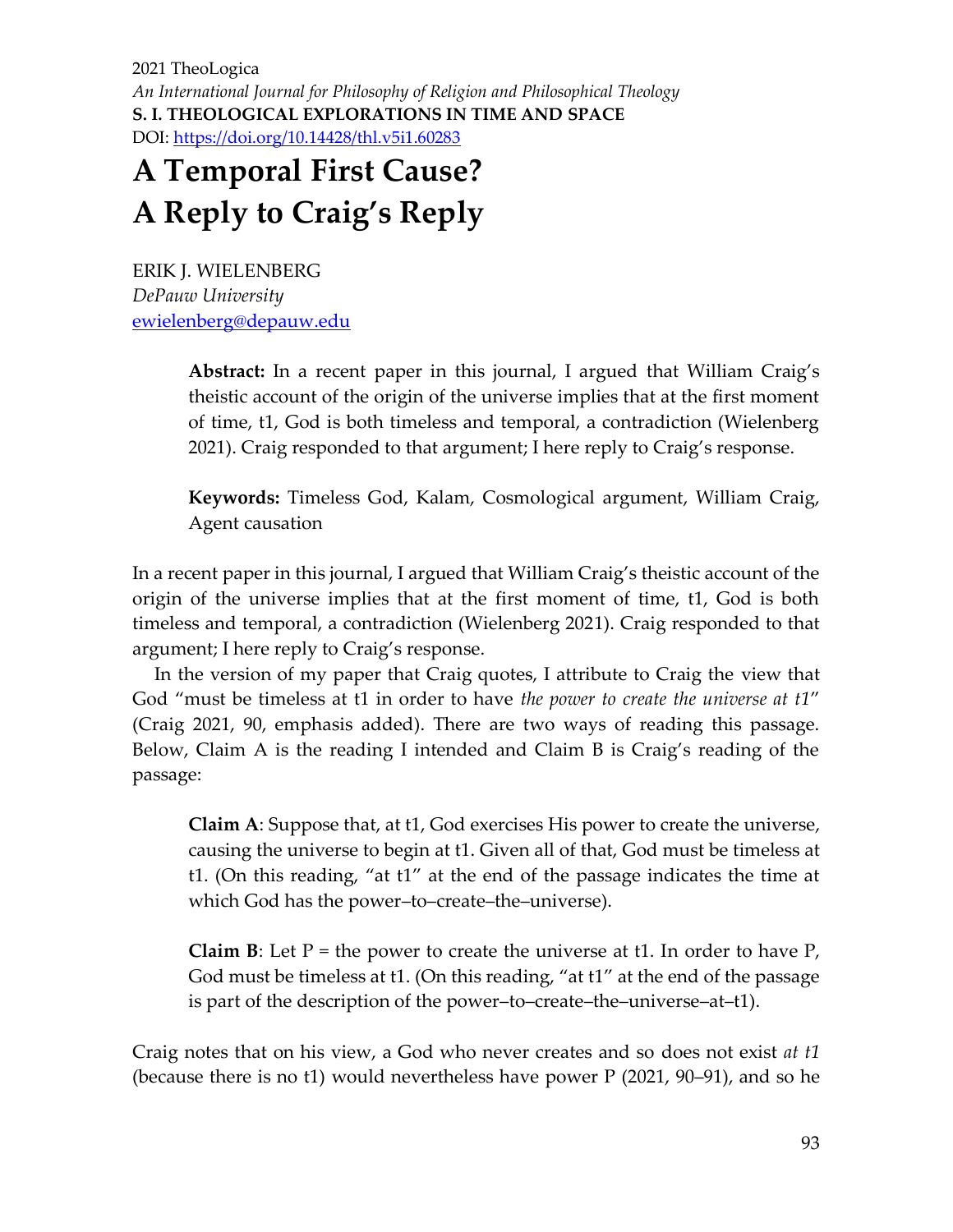(Craig) is not committed to claim B. Because my argument depends on Claim A rather than Claim B (and Craig's example does not challenge Claim A), Craig's reply doesn't address my argument.

What is the basis for attributing Claim A to Craig? It is that, as I note in my original paper, when discussing his version of the *Kalam* Cosmological Argument (KCA), Craig routinely describes the universe as a temporal effect of a timeless cause, declaring, for example, that "the cause is eternal, but the effect is not" (2008, 154). Such descriptions suggest a view according to which there is a causal relation that holds between a timeless cause and a temporal effect, a causal relation that connects or bridges the timeless and the temporal. Additionally, Craig and Sinclair say that "[g]iven that time had a beginning, the cause of the beginning of time must be timeless" (2009, 192) and "God's timeless eternity is…causally…prior to the origin of the universe" (2009, 196). The most natural interpretation of such remarks is that God is timeless *when He causes the universe to begin*—i.e. at t1.

In his reply, Craig indicates that on his view, God is temporal rather than timeless when He creates the universe: "On my view, God is…temporal at t1" (2021, 90). This position seems to make a hash of Craig's characterization of the universe as a temporal effect of a timeless cause, and furthermore renders God in His timeless phase causally inert, leaving us with no reason to posit the existence of a timeless God. It now appears that on Craig's view, God is temporal when He creates the universe, and hence the first cause of the universe is properly described as temporal rather than timeless. Later in his reply Craig asserts that "God's creating the universe brings about the first moment of time" (2021, 91). Therefore, on Craig's view, the cause of time lies entirely within time itself: at t1, a temporal God agent–causes a temporal event, and this agent–causing (itself a temporal event) causes time to begin. I see no way of reconciling this view with Craig and Sinclair's declaration that "[g]iven that time had a beginning, the cause of the beginning of time must be timeless" (2009, 192), and so the contradiction in Craig's position that I note in my original paper remains unresolved.

Additionally, Craig's endorsement of the view that the cause of time's beginning is itself temporal seems to open the door to a variety of non–theistic alternatives to Craig's theistic explanation of the universe's beginning. Consider, for example, the following hypothesis: Without the universe, there exists a timeless, infinitely dense, dimensionless physical object, which we may call "Singularity". At t1, the first moment of time, the following event occurs: Singularity starts expanding (call this event "First Expansion"). From this first event, spacetime and its contents—the universe—ultimately emerge. (According to Craig, "[t]he initial Big Bang singularity is not considered to be part of physical time, but rather to constitute a boundary to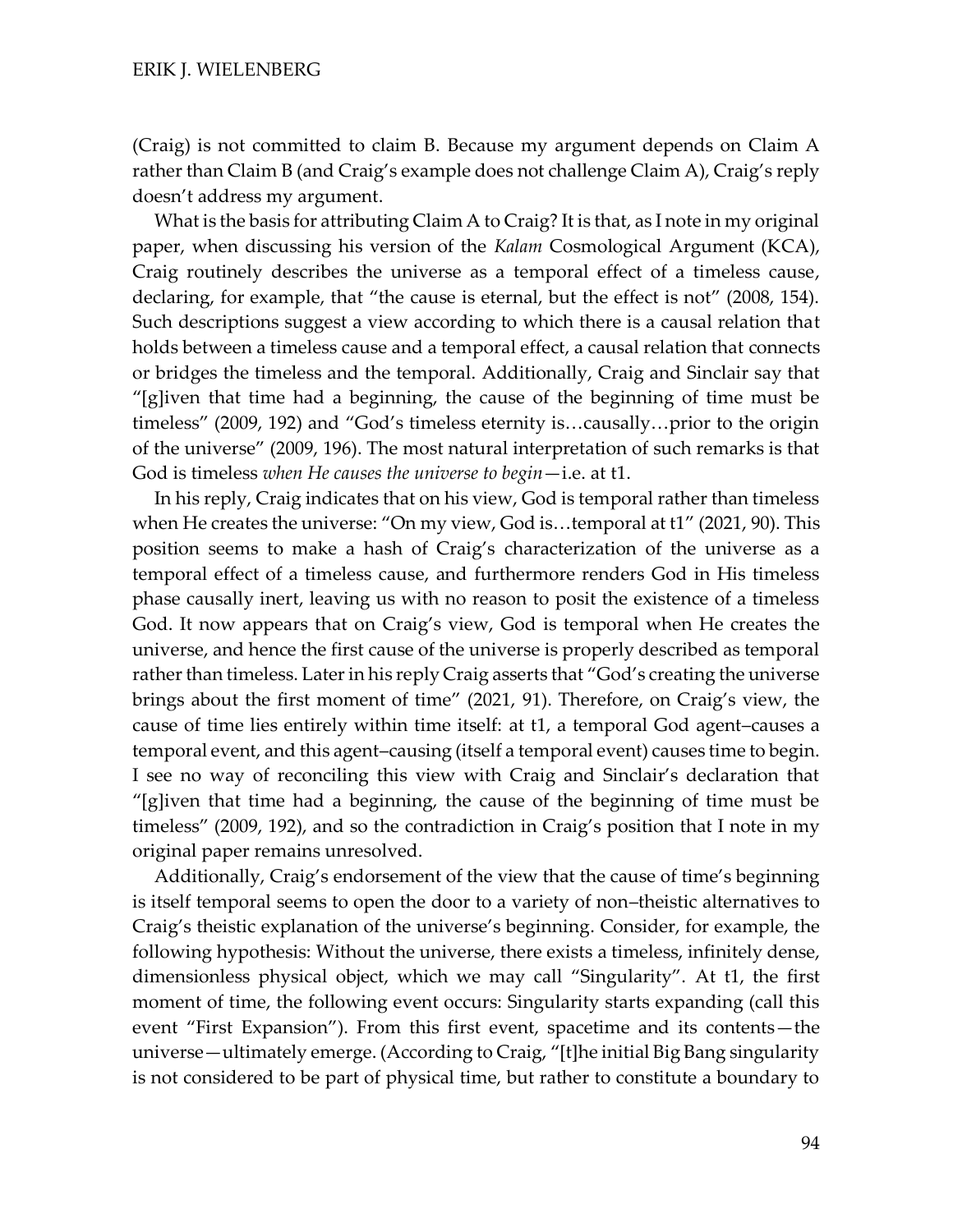time" (2008, 156).) First Expansion is a temporal, uncaused event that causes time to begin. In those respects, it exactly resembles God's agent–causal creation of the universe  $("GA")$ .<sup>1</sup> GA and First Expansion are both temporal events; they are both uncaused; they both cause time to begin. GA entails the existence of God; on Craig's view, when GA occurs, God "enters" time. First Expansion does not entail God's existence. Instead, it entails the existence of Singularity. When First Expansion occurs, Singularity "enters" time. With his apparent abandonment of the view that "[g]iven that time had a beginning, the cause of the beginning of time must be timeless" (Craig and Sinclair, 2009, 192), it is not obvious what reason Craig's view provides for the hypothesis that the universe is caused to begin by GA rather than by First Expansion.

Overall, then, Craig's response to my initial paper does not address the first of my two main arguments, and Craig's apparent endorsement of the view that the cause of the universe's beginning is temporal (i) is at odds with his characterization of the universe as a temporal effect of a timeless cause, (ii) renders God in His timeless phase causally inert and so leaves us with no grounds to posit the existence of a timeless God, and (iii) opens the door to non–theistic explanations of the beginning of the universe.

### **Bibliography**

- Craig, William Lane. (2008). *Reasonable Faith: Christian Truth and Apologetics*, 3rd edition. Wheaton, IL: Crossway.
- Craig, William Lane, and Sinclair, James D. (2009). "The *Kalam* Cosmological Argument." In *The Blackwell Companion to Natural Theology*, edited by W.L. Craig and J.P. Moreland, 101–201. Malden, MA: Blackwell. [https://doi.org/10.1002/9781444308334.ch3.](https://doi.org/10.1002/9781444308334.ch3)
- Craig, William Lane. (2021). "No Trouble: A Reply to Wielenberg." *TheoLogica*: *An International Journal for Philosophy of Religion* 5, 1: 89–92. [https://doi.org/10.14428/thl.v4i3.58143.](https://doi.org/10.14428/thl.v4i3.58143)
- Wielenberg, Erik J. (2021). "Craig's Contradictory *Kalam*: Trouble at the Moment of Creation", *TheoLogica*: *An International Journal for Philosophy of Religion* 5, 1: 80–88. [https://doi.org/10.14428/thl.v4i3.55133.](https://doi.org/10.14428/thl.v4i3.55133)

Published Online: February 2, 2021

 $^1$  In a footnote, Craig and Sinclair indicate that the premises of the KCA do not require that every event has a cause (2009, 194, n. 101).